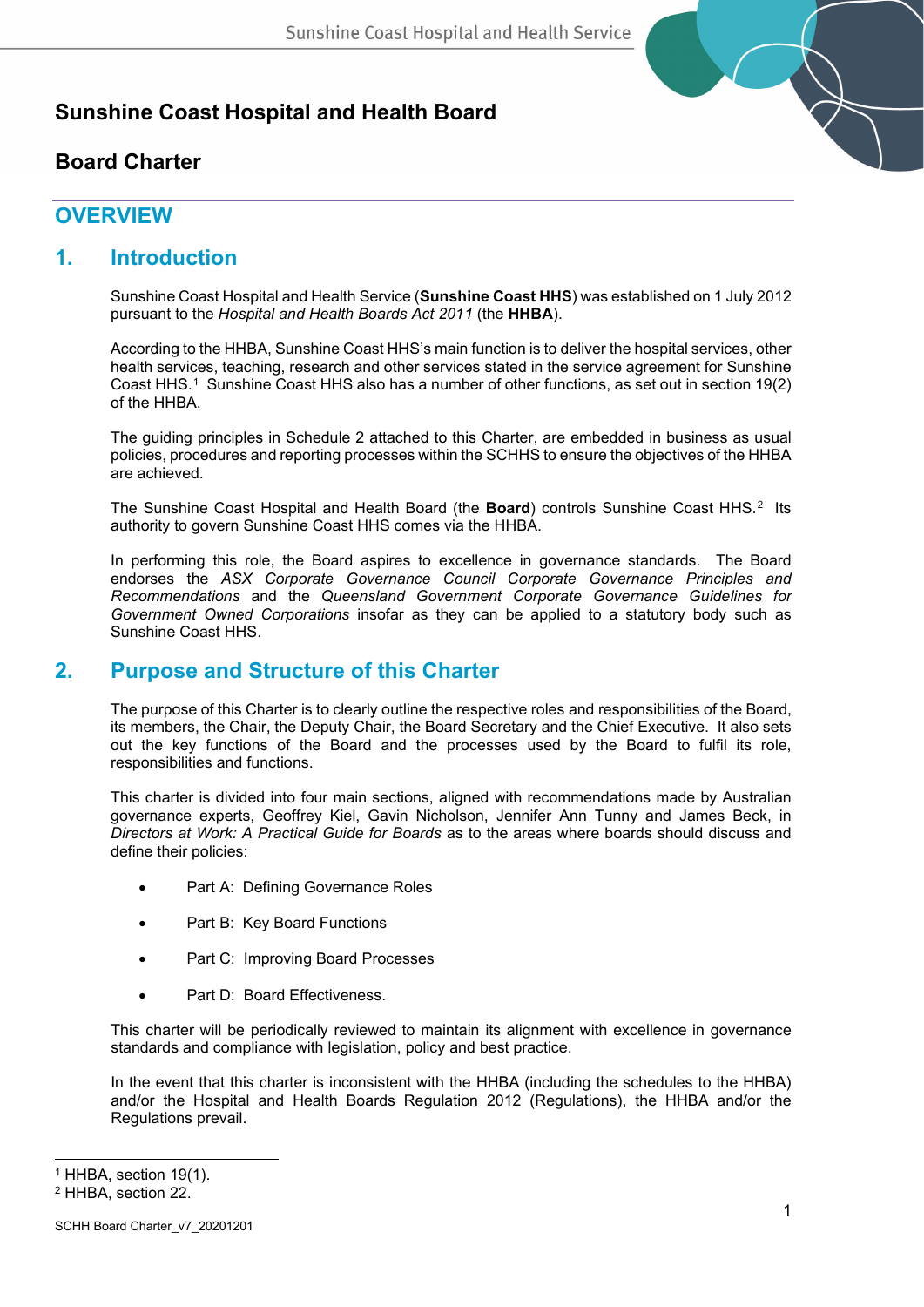

## **3. Board Composition**

The Board consists of five or more members appointed by the Governor in Council, by gazette notice, on the recommendation of the Minister.

Sections 23 and 24 of the HHBA specify who the Minister may recommend to be on a hospital and health board, and the process that the Minister must follow before making such a recommendation. The recruitment process is managed centrally by the Office of Health Statutory Agencies.

### **4. Role of the Board**

The Board controls Sunshine Coast HHS<sup>[3](#page-1-0)</sup>.

While the Board retains this responsibility, it has delegated its power and authority to manage and supervise the management of the day to day operations of Sunshine Coast HHS to the Chief Executive.

The Board's governance and compliance obligations are clearly articulated within the Charter. Additionally, the Board has a significant role to play in promoting and encouraging opportunities for innovation, research and education, transformation and continuous improvement in safety and quality to enhance patient experience, health outcomes and service provision efficiency.

The matters set out in Part B: Key Board Functions are specifically reserved for consideration and approval by the Board.

## **5. Role of the Board Members**

### **Duties and obligations**

All Board members must comply with their legal, statutory and equitable duties and obligations when discharging their responsibilities as Board members. These include fiduciary duties to:

- Act honestly and to exercise powers for their proper purposes
- Avoid conflicts of interests
- Act in good faith
- Exercise diligence, care and skill.

The publication *Welcome Aboard: A guide for members of Queensland Government Boards, committees and statutory authorities* (*Welcome Aboard*) describes these duties in more detail.

The HHBA also requires members to act impartially and in the public interest in performing their duties.[4](#page-1-1)

#### **Conflicts of Interests**

Board members must act ethically and observe the highest standards of behaviour and accountability to support the continuation of public trust in the government.

*Welcome Aboard* states that *'members of government boards should avoid actual or potential conflicts between their duties to the government board and their personal interests or their duties to* 

<span id="page-1-0"></span><sup>3</sup> HHBA, section 22.

<span id="page-1-1"></span><sup>4</sup> HHBA, section 31.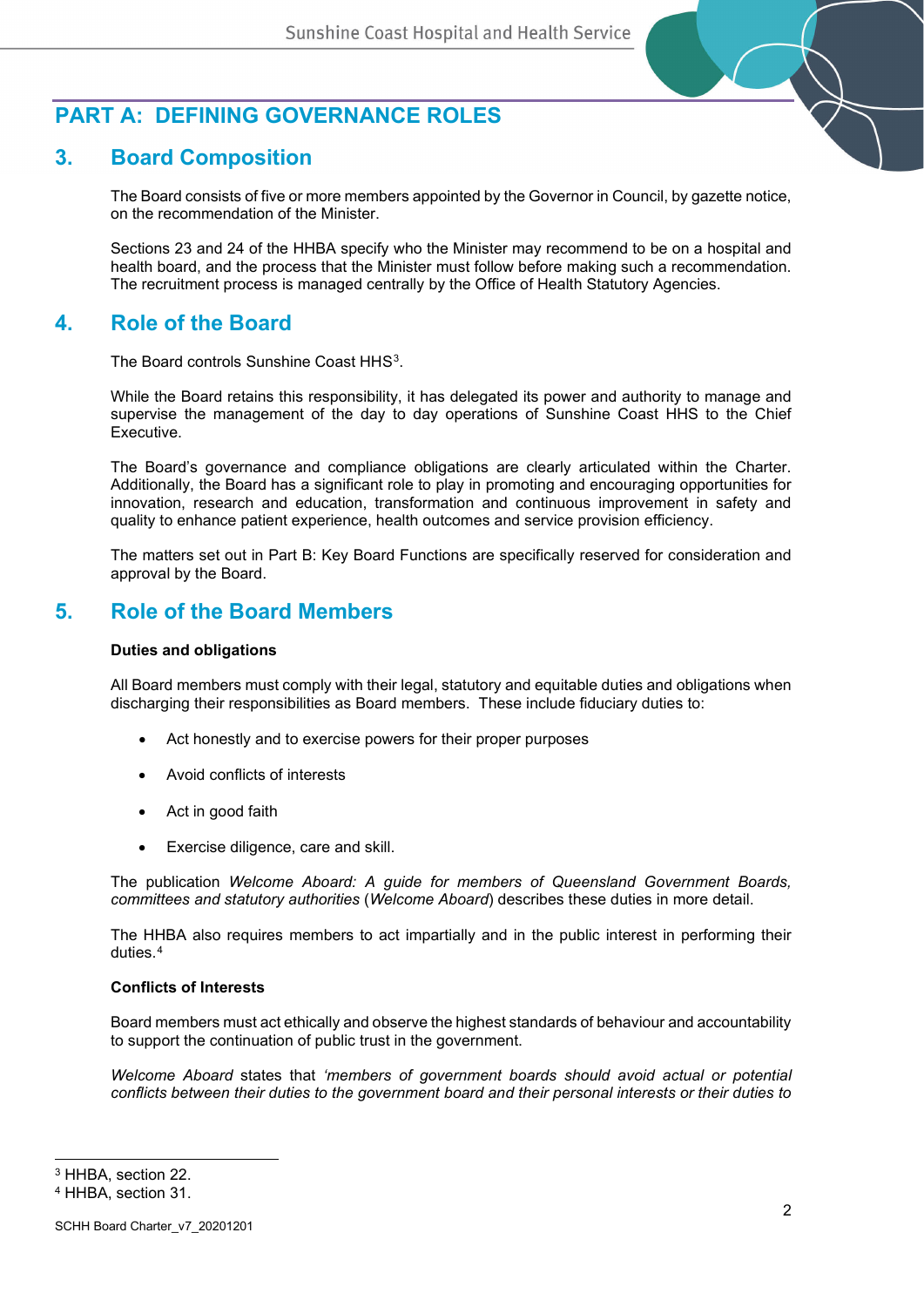*others. Members of government boards should also be aware of possible perceived conflicts of interest."*

Schedule 1, section 9 of the HHBA outlines the way in which the Board is to deal with disclosures of interests at meetings.

The *Conflict of Interest Guideline: Operational Guidance for Hospital and Health Boards* produced by the Office of Health Statutory Agencies provides guidance for managing conflicts of interest.

A member must not have access to information of the Board in relation to a matter in which he or she has a conflict of interest, unless otherwise authorised by the Chair (or Deputy Chair in circumstances where it is the Chair that has the conflict of interest).

From time to time a Board member may also be an employee or other service provider of Sunshine Coast HHS ("Employee Member"). This may give rise to potential conflicts of interest which need to be managed carefully. If, prior to a Board or Committee meeting, information is to be provided to Board members that may have a direct impact on the status or obligations of an Employee Member, the Chief Executive must discuss with the Chair what information is to be withheld from the Employee Member until the Chair or the Board expressly decides that the information is to be provided to the Employee Member. If, during a Board or Committee meeting, a potential conflict of interest of the Employee Member is raised, the Board or Committee will proceed in accordance with HHBA, Schedule 1, section 9.

### **Confidentiality**

Board members must keep all Board discussions and deliberations confidential. Similarly, all confidential information received by a Board member because they are or have been a Board member must be kept confidential and the Board member must not improperly use that information to gain an advantage for themselves or someone else or to cause detriment to Sunshine Coast HHS.

#### **Board solidarity**

Individual Board members are responsible collectively for, and should support and adhere to, all Board decisions. If, however a member votes against the passing of a resolution, the member may ask for their dissent to be recorded, in which case it must be recorded in the minutes of the meeting that the member voted against the resolution.<sup>[5](#page-2-0)</sup> A member present at the meeting who abstains from voting is taken to have voted for the negative<sup>6</sup>.

#### **Code of conduct**

Board members are subject to the *Code of Conduct for the Queensland Public Service* and must uphold the ethics principles, values, and standards of conduct set out in that code.

#### **Storage of information**

Board members must ensure that all confidential or sensitive information is stored securely and otherwise in accordance with the requirements of the *Public Records Act 2002.* Board members must notify the Chair if they believe that confidential or sensitive information has been accessed by anyone other than the Board member.

#### **Board meeting attendance and preparation**

Board members are expected to:

- Attend and participate in at least 80% of scheduled meetings
- Be familiar with the agenda and past minutes

<span id="page-2-1"></span><span id="page-2-0"></span><sup>5</sup> HHBA, Schedule 1, section 7(3).

<sup>6</sup> HHBA, Schedule 1, section 6(3)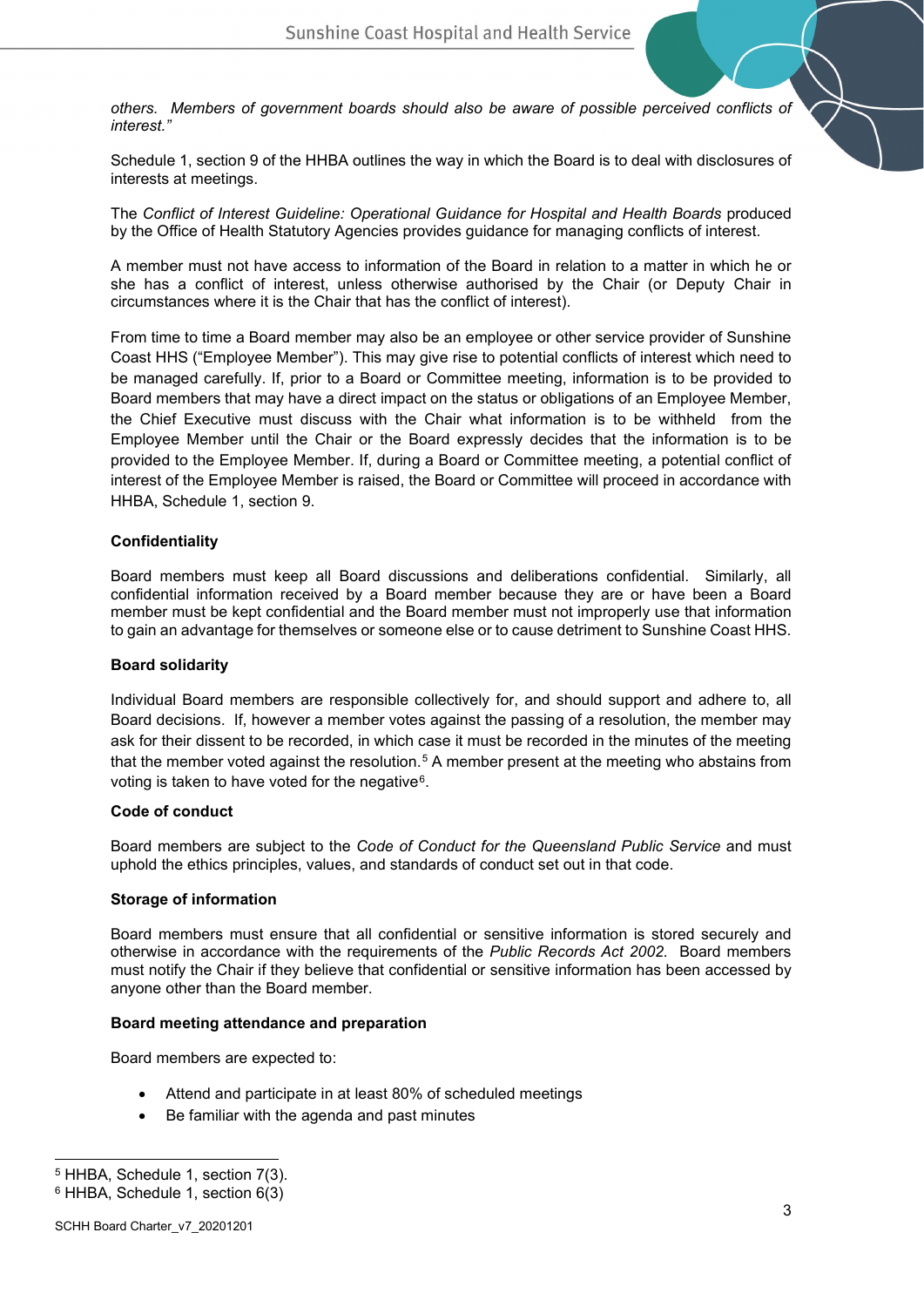- Invest appropriate time to read and understand the Board papers
- Come to meetings prepared and ready to contribute
- Undertake tasks assigned to them in a timely manner and report back on completion and outcomes of actions
- Familiarise themselves with their roles and responsibilities.

The approximate time commitment is five days per fortnight for Chairs and three days per fortnight for members

### **Media Protocol**

Interaction with the media is to be in accordance with the Sunshine Coast Hospital and Health Service Media Policy. [https://qheps.health.qld.gov.au/\\_\\_data/assets/pdf\\_file/0027/372816/000728.pdf](https://qheps.health.qld.gov.au/__data/assets/pdf_file/0027/372816/000728.pdf)

### **Social Media**

Board members are covered in the scope of the SCHHS Use of Social Media in the Workplace Policy as it relates to their capacity as a Board member.

[https://qheps.health.qld.gov.au/\\_\\_data/assets/pdf\\_file/0018/371700/001022.pdf](https://qheps.health.qld.gov.au/__data/assets/pdf_file/0018/371700/001022.pdf)

# **6. Role of the Chair and Deputy Chair**

Section 25 of the HHBA provides for the appointment of the Chair and Deputy Chair.

The role of the Chair includes:

- Setting the Board agenda
- Facilitating the flow of information and discussion
- Conducting Board meetings and other business
- Ensuring the Board operates effectively
- Liaising with and reporting to the Minister
- Reviewing board and organisational performance
- Inducting and supporting Board members.

The Deputy Chair is to act as Chair during a vacancy in the office of the Chair, and during all periods when the Chair is absent from duty or for another reason cannot perform the duties of the office.<sup>[7](#page-3-0)</sup> This includes chairing Board meetings in the absence of the Chair. The Deputy Chair shall also provide support to the Chair and undertake other duties as required by the Chair or the Board.

# **7. Role of the Board Secretary**

The Board Secretary is accountable directly to the Board, through the Chair, on all matters related to the proper functioning of the Board.

The Board Secretary is responsible for:

- Organising Board meetings and Board member attendance
- Coordinating the completion and dispatch of Board agendas, Board papers and briefing papers
- Preparing minutes of meetings and resolutions of the Board
- Communication with the Office of Health Statutory Agencies
- Preparing induction materials for incoming Board members
- Providing a point of reference for communications between the Board and the Executive

<span id="page-3-0"></span> $7$  HHBA, section 25(6).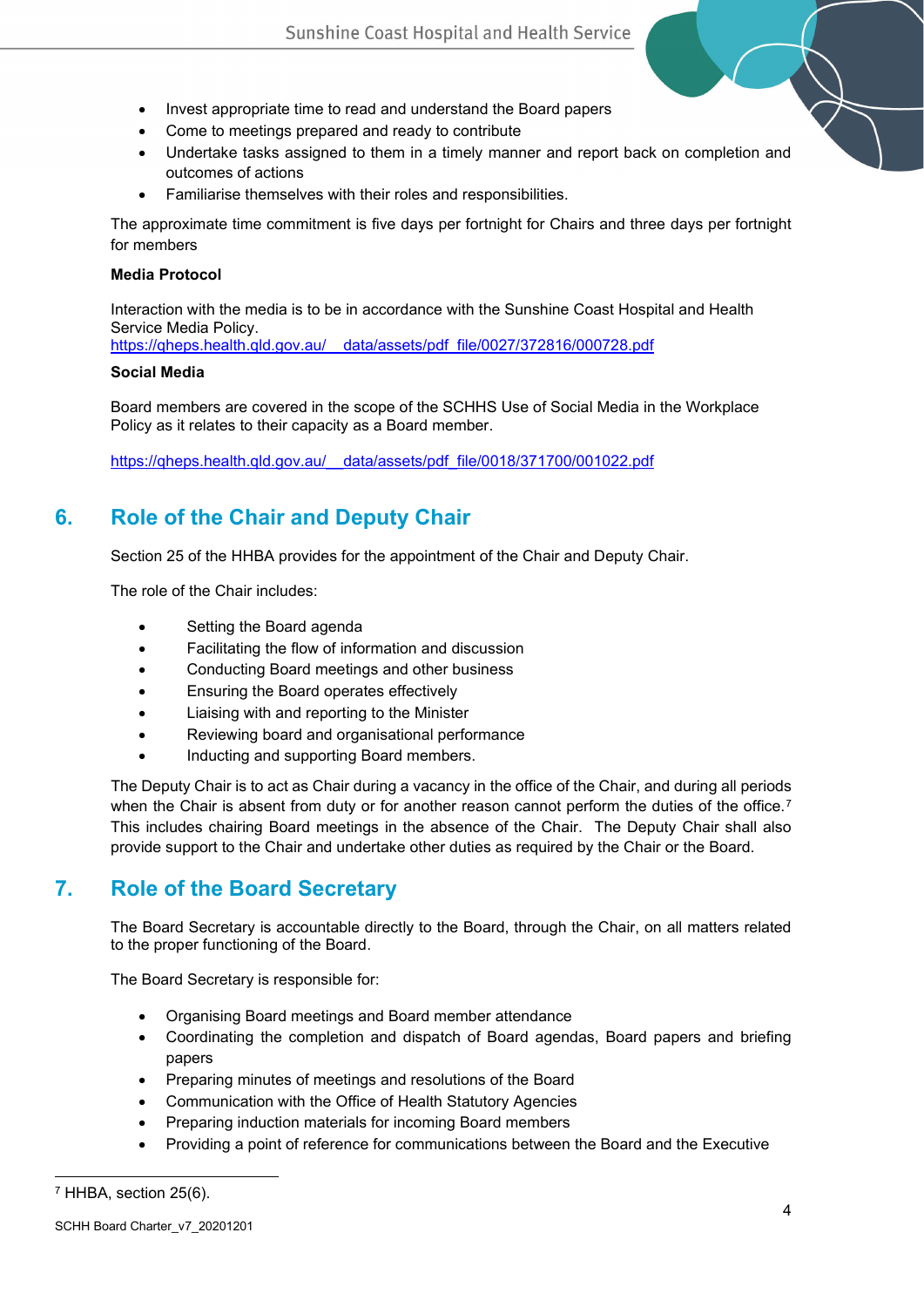- Overseeing all correspondence specifically addressed to the Board or Board members in this capacity
- Monitoring that Board procedures and protocols are followed.

All members have direct access to the Board Secretary for advice and services relating to the operation of the Board and the Board Secretary has direct access to Board members.

# **8. Role of the Chief Executive**

The Chief Executive is responsible for managing and supervising the management of the day to day operations of Sunshine Coast HHS. In performing this role, the Chief Executive is subject to the direction of the Board.<sup>[8](#page-4-0)</sup>

The Chief Executive must also fulfil his or her functions under the HHBA and any other legislation or regulation.

The Chief Executive is required to work closely with the Chair.

In the event of any inconsistency between this Charter and the Chief Executive's contract of employment, the contract of employment will prevail to the extent of the inconsistency.

## **PART B: KEY BOARD FUNCTIONS**

The model developed by Robert Tricker to illustrate the role of an organisation's board is used to guide the functions of the Sunshine Coast Hospital and Health Board:



<span id="page-4-0"></span>*Source*: Robert I. Tricker., *I994, International Corporate Governance: Text Readings and Cases*, New York: Prentice Hall, p.149.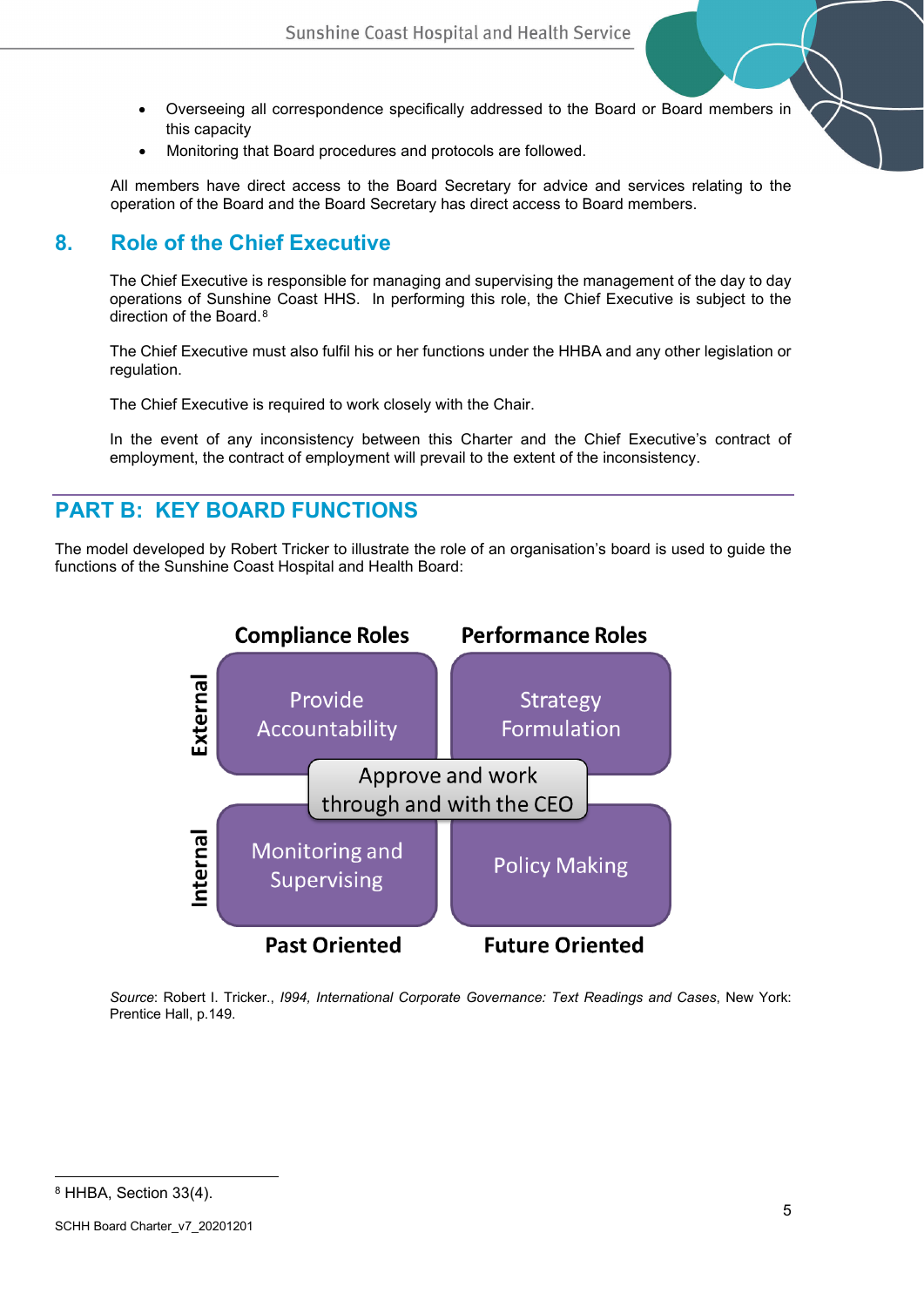# **9. Strategy Formulation**

The Board is responsible for setting the strategic direction of Sunshine Coast HHS, including through:

- Developing (in conjunction with the Executive), approving and periodically reviewing the strategic plan for Sunshine Coast HHS
- Approving Sunshine Coast HHS entering into the service agreement with the Director-General and approving subsequent amendments to that service agreement (Board has delegated authority to the Board Chair to sign approve amendment windows only to the Service Agreement).
- Approving the annual budget
- Setting performance goals for Sunshine Coast HHS
- Decision-making in relation to significant strategic initiatives or matters of a sensitive or extraordinary nature
- Decision-making in relation to matters not otherwise delegated to the Chief Executive
- Assessing and determining whether to accept risks outside of the risk appetite set by the Board
- Ensuring Sunshine Coast HHS has the resources necessary to achieve goals, monitor progress and report outcomes.

## **10. Policy Making**

The Board is responsible for setting the boundaries, or policies, within which Sunshine Coast HHS must operate.

#### **Policies**

Major policies requiring Board approval include:

- Governance Framework
- Delegations Framework
- Management of Public Interest Disclosures Policy
- Prevention and Management of Corrupt Conduct Policy
- Enterprise Risk Management Framework
- Treatment of Personal and Confidential Information Policy
- Work Health and Safety Policy
- Other policies of significance to the overarching governance framework of Sunshine Coast HHS.

The Board is also responsible for setting the risk appetite within which the Chief Executive is expected to operate, and for determining the procedures and protocols that will apply to the Board's operations.

#### **Delegations of Authority**

The Board is responsible for determining which of its powers and functions will be delegated to the Chief Executive. This is generally documented by way of an Instrument of Appointment signed by the Chair, although other powers and functions may be delegated on an ad-hoc basis. Any such adhoc delegation will occur by resolution as documented in the minutes or by written resolution.

### **11. Accountability**

The Board is accountable for the performance of Sunshine Coast HHS.

In fulfilling this function, the Board will:

• Approve the annual financial statements and the annual report for Sunshine Coast HHS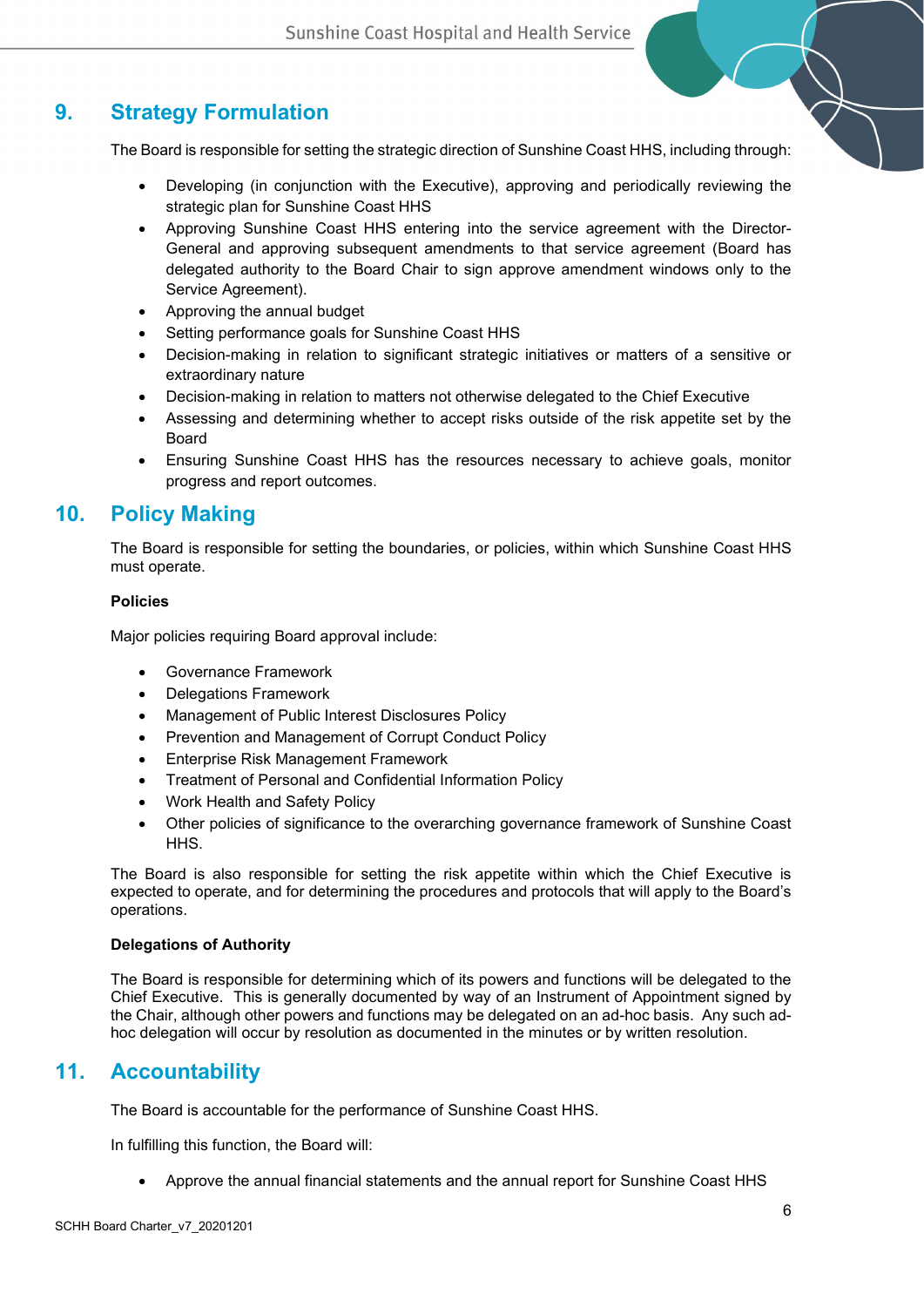- Approve the annual Service Delivery Statement for Sunshine Coast HHS
- Report to the Minister on the performance of Sunshine Coast HHS as required
- Cause a summary of the key issues discussed and decisions made in each Board meeting to be made available to health professionals working in Sunshine Coast HHS, and to consumers and the community, subject to the Board's obligations relating to confidentiality and privacy.[9](#page-6-0)

The Board is also committed to meaningful ongoing engagement with the Sunshine Coast community and consumers of Sunshine Coast HHS's services and will approve policies, strategies and reporting required to deliver on this commitment.

## **12. Monitoring and Supervising**

The Board's monitoring and supervising functions include:

- Overseeing the implementation of Sunshine Coast HHS's strategic plan and other decisions of the Board
- Monitoring performance of Sunshine Coast HHS's obligations under the service agreement
- *monitoring the SCHHS's governance arrangements relating to the safety and quality of health services, including by monitoring performance against targets and relevant strategies and action plans to promote continuous improvement*
- Monitoring Sunshine Coast HHS's financial reporting and financial performance
- Monitoring the achievement of performance goals set for Sunshine Coast HHS
- Monitoring compliance with, and reviewing the effectiveness of, policies approved by the Board and systems put in place to support those policies
- Monitoring the effectiveness of Sunshine Coast HHS's risk management system and internal control framework
- Monitoring compliance with relevant legal and regulatory obligations
- Exercising due diligence to ensure that Sunshine Coast HHS meets its work health and safety obligations
- Monitoring compliance with best practice corporate governance standards.

### **13. The Chief Executive**

The Board is responsible for the appointment, removal, succession planning and evaluation of performance of the Chief Executive. The appointment of the Chief Executive is not effective until it is approved by the Minister.<sup>[10](#page-6-1)</sup>

The Board will agree performance targets with, and monitor the performance of, the Chief Executive.

<span id="page-6-1"></span><span id="page-6-0"></span><sup>9</sup> This is a requirement of Sunshine Coast Hospital and Health Service's *Clinician Engagement Strategy*  and *Consumer and Community Engagement Strategy.*  $10$  HHBA, section 33(2).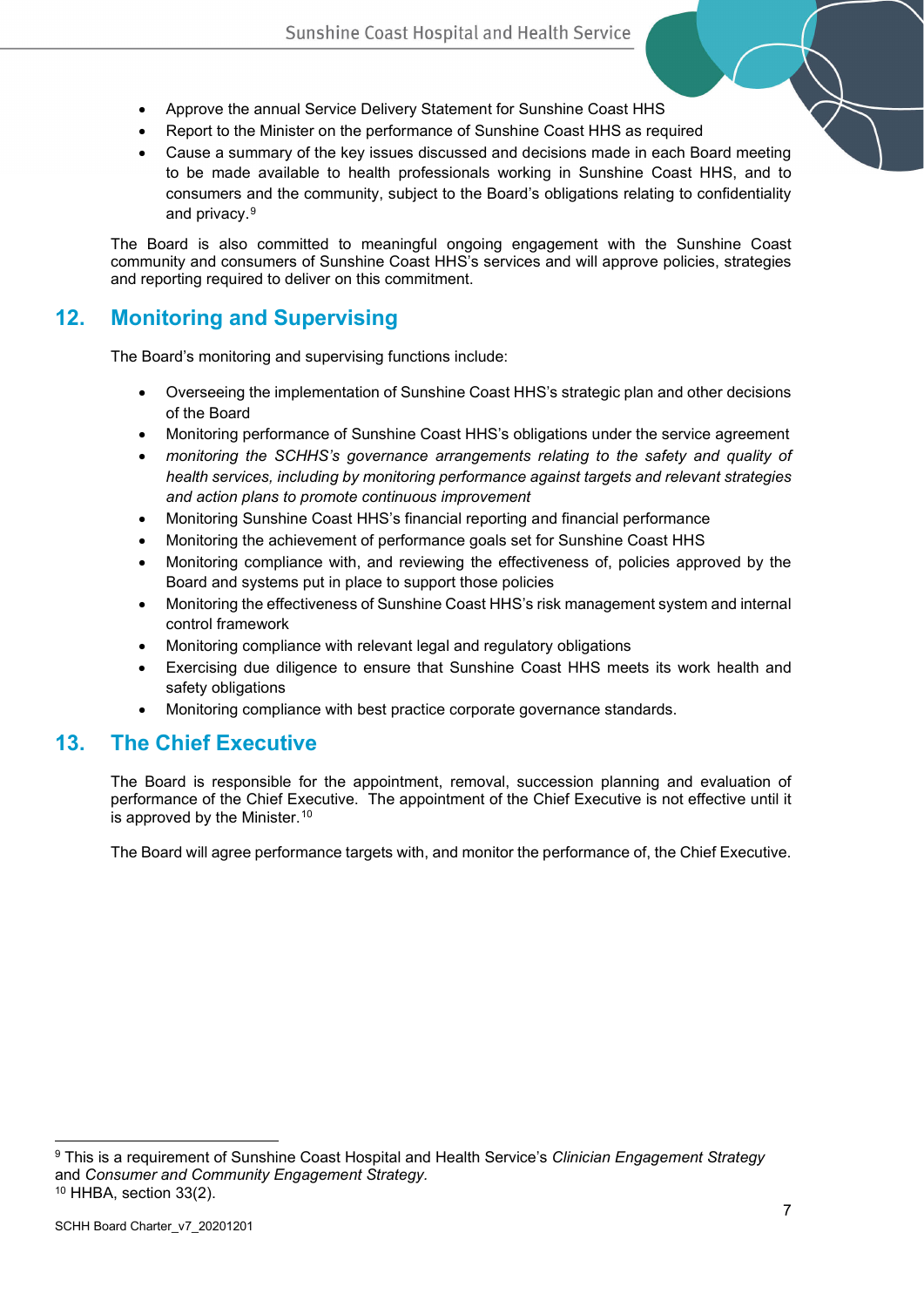# **PART C: IMPROVING BOARD PROCESSES**

## **14. Board Meetings**

### **Application of HHBA schedule 1 (as attached)**

HHBA Schedule 1 applies to the conduct of all business by the Board.

### **Time and Place of Meetings**

Meetings of the Board are to be held at the times and places the Chair decides.<sup>11</sup>

The Chair must call a meeting if asked, in writing, to do so by the Minister or at least the number of members forming a quorum for the Board.<sup>[12](#page-7-1)</sup>

Unless otherwise agreed, the Board will meet at least eleven times each year.

Exceptional circumstances aside, Board members will be provided with at least 48 hours' notice of meetings.

#### **Attendees**

Attendees comprise all members plus the Chief Executive and the Board Secretary.

In addition, the Chair or a majority of members may request the attendance at any meeting of any person who, in their opinion, may be able to assist the Board in any matter under consideration.

Members are not permitted to appoint a proxy to attend a meeting on their behalf.

#### **Quorum**

A quorum for a meeting of the Board is one-half of the number of its members, or if one-half is not a whole number, the next highest whole number.<sup>[13](#page-7-2)</sup>

#### **Presiding at Meetings**

The Chair is to preside at all meetings of the Board at which the Chair is present.<sup>14</sup> If the Chair is not present, the Deputy Chair is to preside.<sup>15</sup> If neither the Chair nor Deputy Chair is present at a meeting, a member of the Board chosen by the members is to preside.<sup>[16](#page-7-5)</sup>

#### **Voting at Meetings**

A question at a meeting of the Board is decided by a majority of the votes of the members present.<sup>[17](#page-7-6)</sup>

Each member present at the meeting has a vote on each question to be decided and, if the votes are equal, the member presiding also has a casting vote.<sup>[18](#page-7-7)</sup>

A member present at the meeting who abstains from voting is taken to have voted for the negative.[19](#page-7-8)

<span id="page-7-0"></span><sup>11</sup> HHBA, Schedule 1, Section 3(1).

<span id="page-7-1"></span><sup>12</sup> HHBA, Schedule 1, Section 3(2).

<span id="page-7-2"></span><sup>13</sup> HHBA, Schedule 1, Section 4.

<span id="page-7-3"></span><sup>14</sup> HHBA, Schedule 1, Section 5(1).

<span id="page-7-4"></span><sup>15</sup> HHBA, Schedule 1, Section 5(2).

<span id="page-7-5"></span><sup>16</sup> HHBA, Schedule 1, Section 5(3).

<span id="page-7-6"></span><sup>17</sup> HHBA, Schedule 1, Section 6(1).

<span id="page-7-7"></span><sup>18</sup> HHBA, Schedule 1, Section 6(2).

<span id="page-7-8"></span><sup>19</sup> HHBA, Schedule 1, Section 6(3).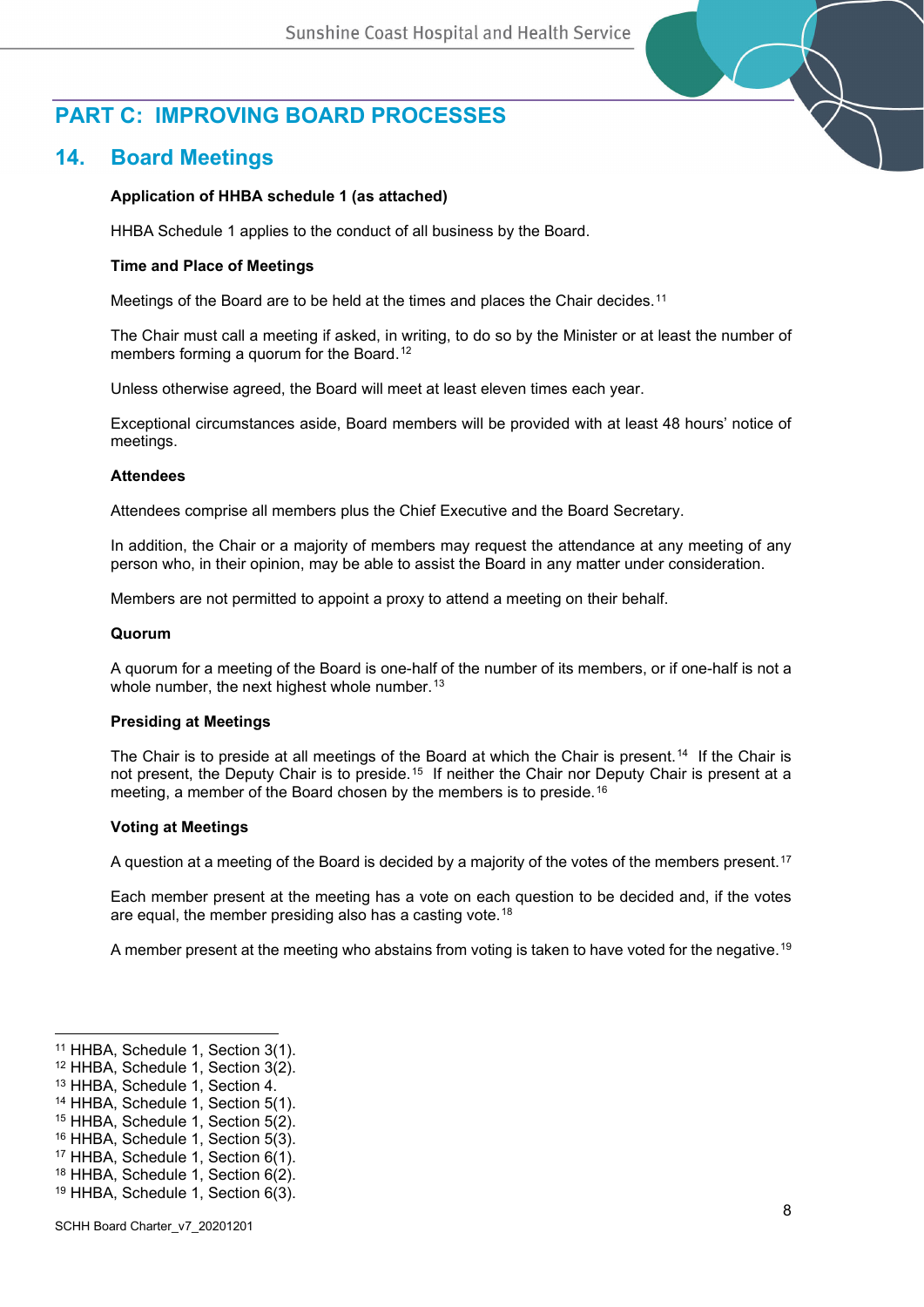Non-member attendees at meetings are not able to vote on questions to be decided by the Board at the meeting.

### **Use of Technology**

The Board may hold meetings, or permit members to take part in meetings, by using any technology that reasonably allows members to hear and take part in discussions as they happen (e.g. teleconferencing).<sup>20</sup> A member who takes part in a meeting of the Board held in such manner is taken to be present at the meeting.<sup>[21](#page-8-1)</sup>

#### **In-Camera Session**

Normally the members meet informally without anyone else present either before or after the Board meeting or at any other time. The purpose of the in-camera session is to allow the members to raise or explore any issues of concern or clarification prior to or after the meeting.

The members may also hold in-camera sessions at other times as the Board sees fit.

For the avoidance of doubt, in-camera sessions are not Board meetings.

#### **Written Resolutions/Flying Minutes**

Items would typically only be managed by Flying Minutes in agreement with the Board Chair when the item is urgent and must be considered before the next scheduled meeting

The following procedure applies to a notice of a written resolution under HHBA, Schedule 1, Section 6 (6):

- (1) The notice must be proposed in writing (e.g. by email).
- (2) The full wording of the proposed resolution and the reasons for the proposal must be attached to the notice.
- (3) The notice can be given by any Board member or the Board Secretary on behalf of a Board member.
- (4) The notice must allow for a period of two working days. during which
- (5) A Written Resolution/Flying Minute paper will be uploaded to Convene with a requested response date and members will vote on the resolution via Convene. Generally, 2 working days are allowed for consideration of Flying Minutes.
- (6) If a Member has no comment to make or is unable to comment on a Flying Minute, this needs to be conveyed to the Secretariat in writing.
- (7) The final decision in respect to the item will be entered into the Minutes of the next meeting.
- **(8)** The procedure set out above is deemed to have been complied with when the expiry of voting timeframe and majority decision is reached, or all members have cast a vote.

#### **Minutes**

The Board must keep minutes of its meetings and a record of any written resolutions made by it.<sup>[22](#page-8-2)</sup>

The Board Secretary is responsible for taking the minutes.

Board members are responsible for ensuring minutes are accurate and reflect a true and correct record of the procedures and decisions of meetings.

<span id="page-8-0"></span><sup>20</sup> HHBA, Schedule 1, Section 6(4).

<span id="page-8-1"></span><sup>21</sup> HHBA, Schedule 1, Section 6(5).

<span id="page-8-2"></span><sup>22</sup> HHBA, Schedule 1, Section 7(1).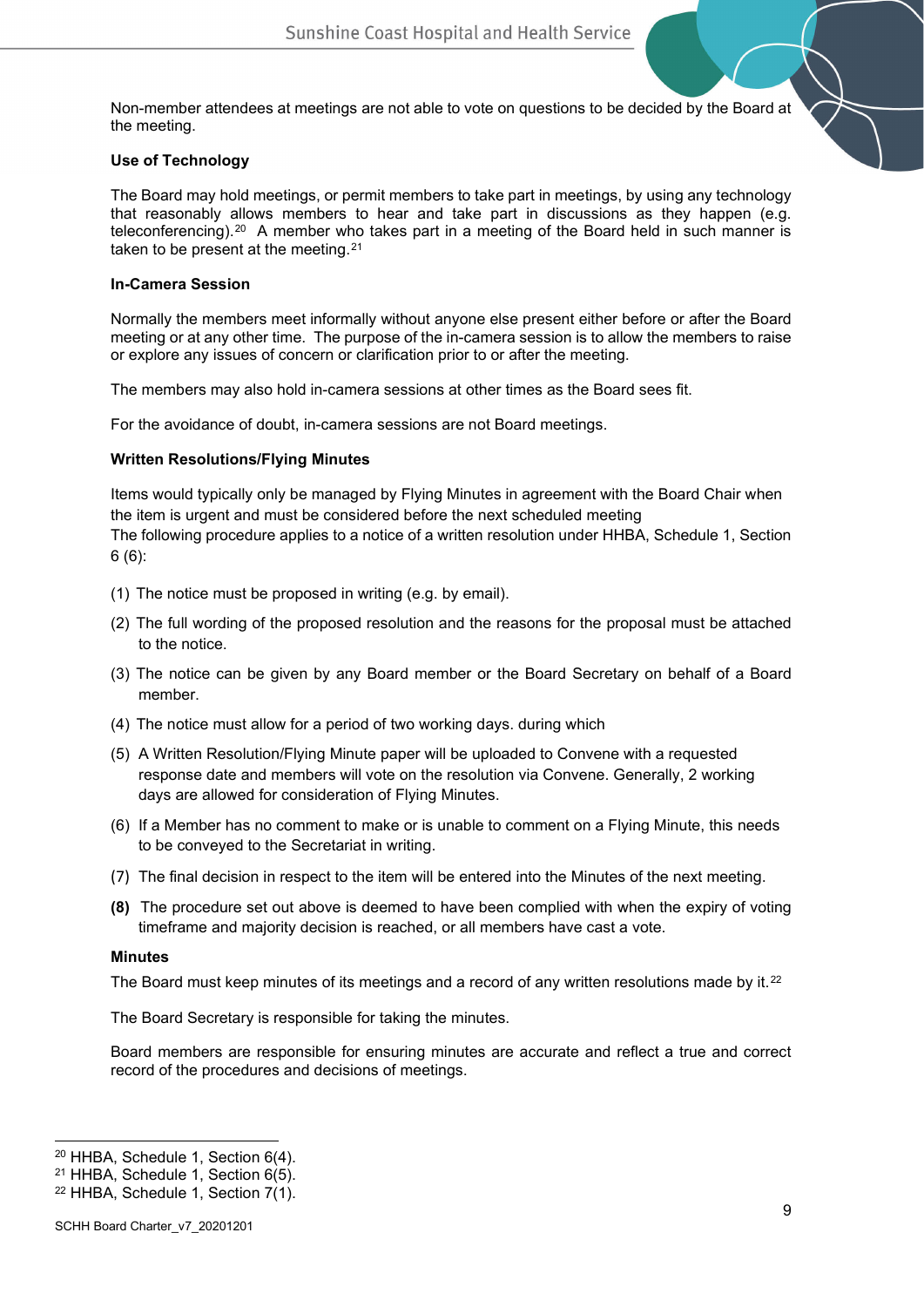### **Meeting Cycle**

To assist the smooth running of Board processes, the Board has adopted an indicative meeting cycle as shown below. The indicative cycle aims to provide members with sufficient time to review the agenda and Board papers. This time frame should allow sufficient time to prepare for discussions and seek clarification or further information in advance on ambiguous items.

| <b>Item</b>                             | <b>Working Days</b> |
|-----------------------------------------|---------------------|
| Agenda and Board papers are distributed | -5                  |
| Board meeting                           | ი                   |
| Draft minutes sent to Chair             | 5                   |
| Draft minutes sent to members           | 15                  |

*All dates are calculated by reference to the day of the Board meeting (Day Zero).*

This is an indicative cycle only. The actual timing of events in the lead up to and following Board meetings will dependent upon the circumstances surrounding each meeting.

## **15. Board Meeting Agenda**

The Board meeting agenda assists in focusing discussion. It helps to ensure that the Board's discussion progresses through the full list of items to be addressed and that time spent during meetings reflects the Board's priorities.

The Board Secretary, in conjunction with the Chair and the Chief Executive, is responsible for preparing the agenda for each Board meeting.

The Chair is responsible for ensuring that items included on the agenda reflect matters that, according to this Charter, sit within the Board's roles, responsibilities and functions and align with the Board's priorities.

Board members may contribute to the agenda by submitting items for the Chair's consideration, either directly to the Chair or via the Board Secretary. The Executive may submit items for the Chair's consideration via the Board Secretary. Any such request should be made at least 15 working days prior to the Board meeting.

### **16. Board Papers**

### **Preparation and Distribution of Board Papers**

The Board Secretary is responsible for the collation and distribution of Board papers.

All Board papers must be approved by the relevant Executive Director and the Chief Executive prior to being submitted to the Board Secretary for distribution to Board members.

Templates for Board papers will be approved by the Chair. All papers must be submitted to the Board Secretary using the appropriate template.

Sunshine Coast HHS uses Convene for the distribution of Board papers. All Board papers must be uploaded to Convene a minimum of 5 working days before the Board meeting, unless otherwise approved by the Chair.

Board papers or supplement papers may only be tabled at the Board meeting if the majority of members present agree. It no objection is raised by any member immediately after the tabling occurs, agreement is deemed to have been given by all members present.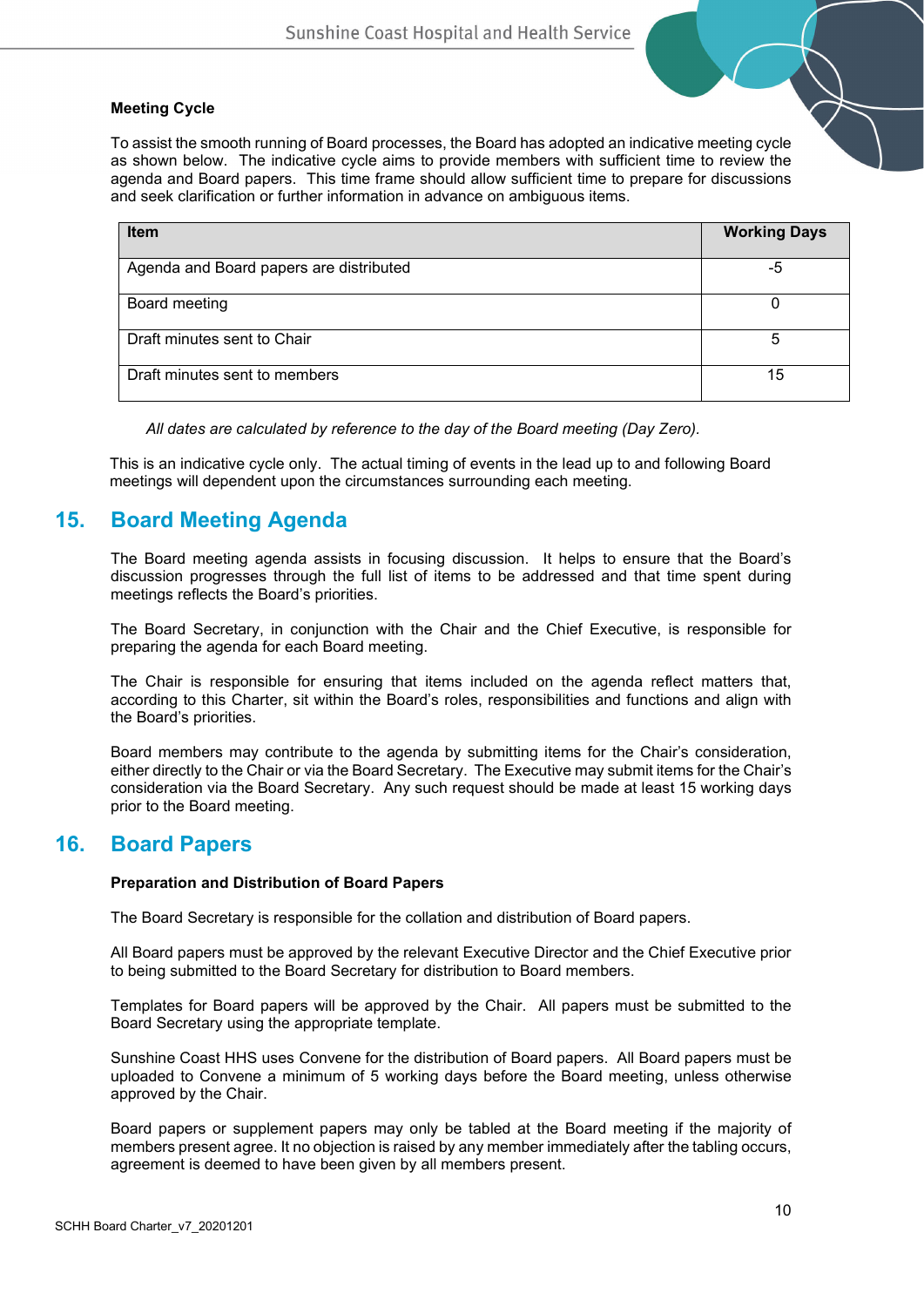### **Retention of Board Papers and Meeting Notes**

The Board Secretary retains hard and soft copies of all Board papers including copies of all papers and documents tabled during the relevant meeting.

The treatment of any additional copies of Board papers distributed to individual Board members and members of the Executive ("Dutyholders") and their respective annotations and notes is the responsibility of each Dutyholder taking into account (inter alia) their confidentiality obligations as well as the law with regards to the destruction of documents that may become relevant in present or potential or anticipated litigation or formal inquiries or investigations.

## **17. Board Calendar and Work Plan**

The Board Secretary is responsible for maintaining a calendar of all scheduled Board and committee meetings and other major Board activities. The Board Secretary is also responsible for sending electronic meeting invitations to all Board members for all calendar events.

The Board Secretary, in consultation with the Chair and the Chief Executive, shall maintain an annual work plan for the Board. The annual work plan shall identify the key matters for consideration and actions required by the Board during the year and allocate those matters and actions to a relevant meeting(s). The annual work plan enables the Board, the Chief Executive and the Executive to be aware of and plan for the year and may attend any Committee meeting.

## **18. Board Committees**

The Board may establish committees of the Board for effectively and efficiently performing its functions.[23](#page-10-0)

The Board has established the following committees under charters approved by the Board: <sup>[24](#page-10-1)</sup>

- Audit and Risk Committee
- Executive Committee
- Finance and Performance Committee
- Safety and Quality Committee.

The Board may delegate any of Sunshine Coast HHS's functions under the HHBA or the *Financial Accountability Act 2009* to a committee of the Board if all of the members of the committee are Board members, however, the Board reserves the right to oversee any strategic matters of significance without referring to a Committee.

Committee charters will be reviewed by the Board every two years.

The Board will be provided with access to the minutes of all committee meetings.

Subject to the presence of any conflict of interest, all Board members will have access to all committee papers.

### **Invitations to SCHHS Internal Committees/Stakeholder Events**

Attendance at SCHHS Internal Committees/Stakeholder Events by Board members will be:

- 1. Approved by the Board Chair
- 2. Included in the Board Engagement and Work Plan
- 3. HHS to provide advance briefing to Board member through the HSCE

<span id="page-10-0"></span> $23$  HHBA, Schedule 1, Section 8(1)(a).

<span id="page-10-1"></span><sup>24</sup> HHBA, Schedule 1, Section 8(3).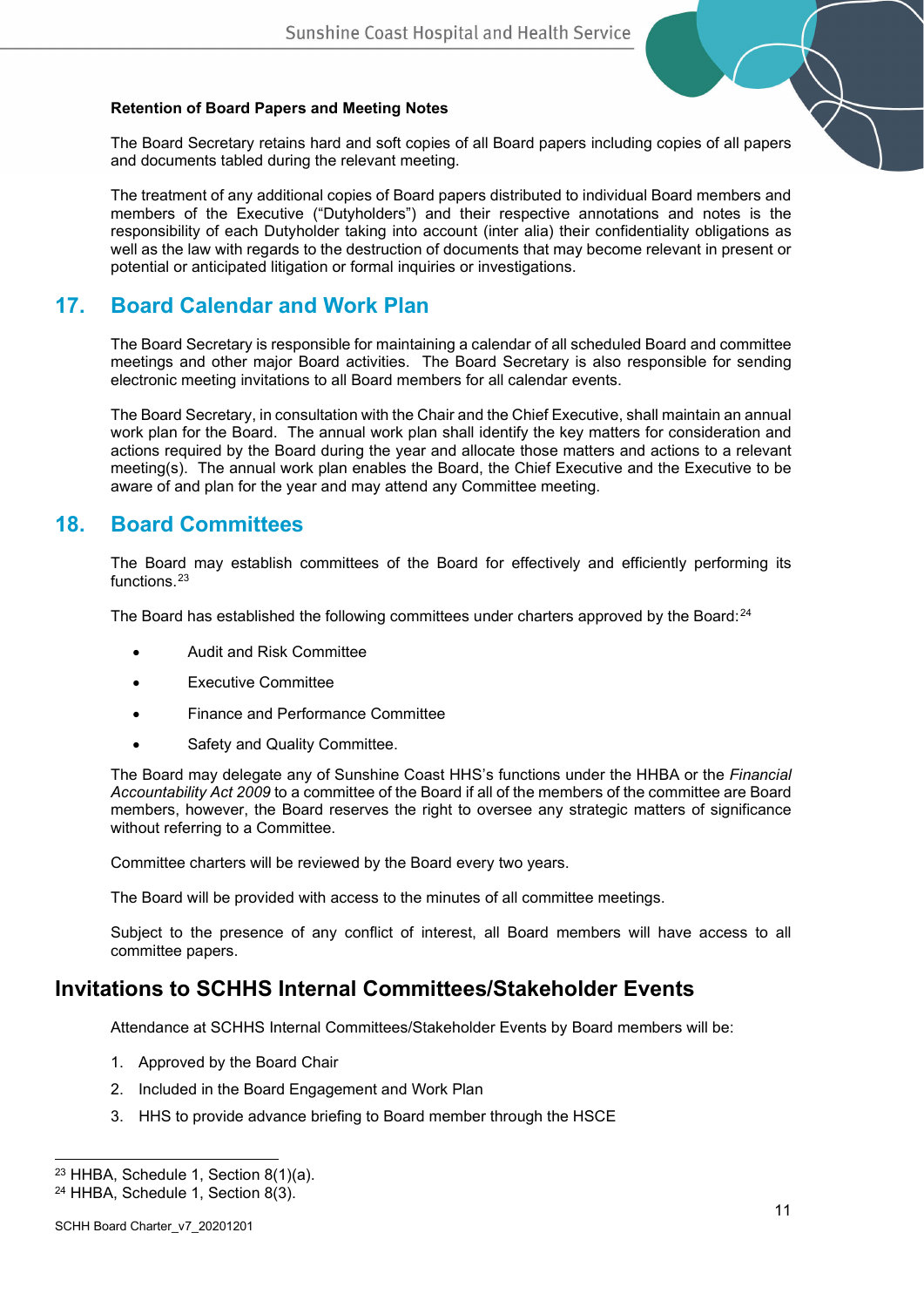# **PART D: BOARD EFFECTIVENESS**

## **19. Board Member Protection**

### **Communication**

The Board must be provided with accurate, timely and clear information to enable the Board and its members to effectively discharge their responsibilities and duties.

Unless otherwise resolved by the Board, this occurs through distribution of the Board papers in accordance with this Charter.

In addition to regular reports by the Chief Executive and Executive to the Board, Board members are entitled to request and receive such additional information as they consider necessary to support informed decision-making and to enable them to discharge their responsibilities and duties. All such requests must be made in accordance with the *Communication Protocol.*

#### **At Access to Independent Professional Advice**

The Board collectively has the right to seek independent professional advice as it sees fit at Sunshine Coast HHS's cost.

Notwithstanding any other rights or entitlements, each Board member individually, the Chief Executive and the Board Secretary have the right to seek reasonable independent legal advice with regards to their individual rights and obligations arising in connection with their position at Sunshine Coast HHS's cost (provided the costs are reasonable), subject to prior consultation with the Chair unless the issue at hand may represent a conflict for the Chair.

#### **Protection from Liability**

The *Public Service Act 2008*:

- Provides protection from civil liability for State employees for engaging in, or as a result of engaging in, conduct in an official capacity:
- Preserves the rights of potential claimants by transferring civil liability of State employees to the State; and
- Enables the State to recover financial contributions from State employees who have incurred a civil liability where the State employee did not act in good faith and acted with gross negligence.

Board members come within the definition of "State employees" for the purposes of the above.

Further, section 280 of the HHBA provides that Board members are not civilly liable for an act done, or omission made, honestly and without negligence under the HHBA. The section provides that the liability attaches instead to Sunshine Coast HHS.

#### **Queensland Government Indemnity Guideline**

The Queensland Government has developed the *Queensland Government Indemnity Guideline* which sets out the application and circumstances for when a Board member will be provided indemnity and legal assistance.

#### **Deed of Indemnity, Insurance and Access**

In addition to the protection afforded by the *Queensland Government Indemnity* Guideline, each Board member is entitled to a Deed of Indemnity, Insurance and Access which includes provisions relating to:

Indemnity by Sunshine Coast HHS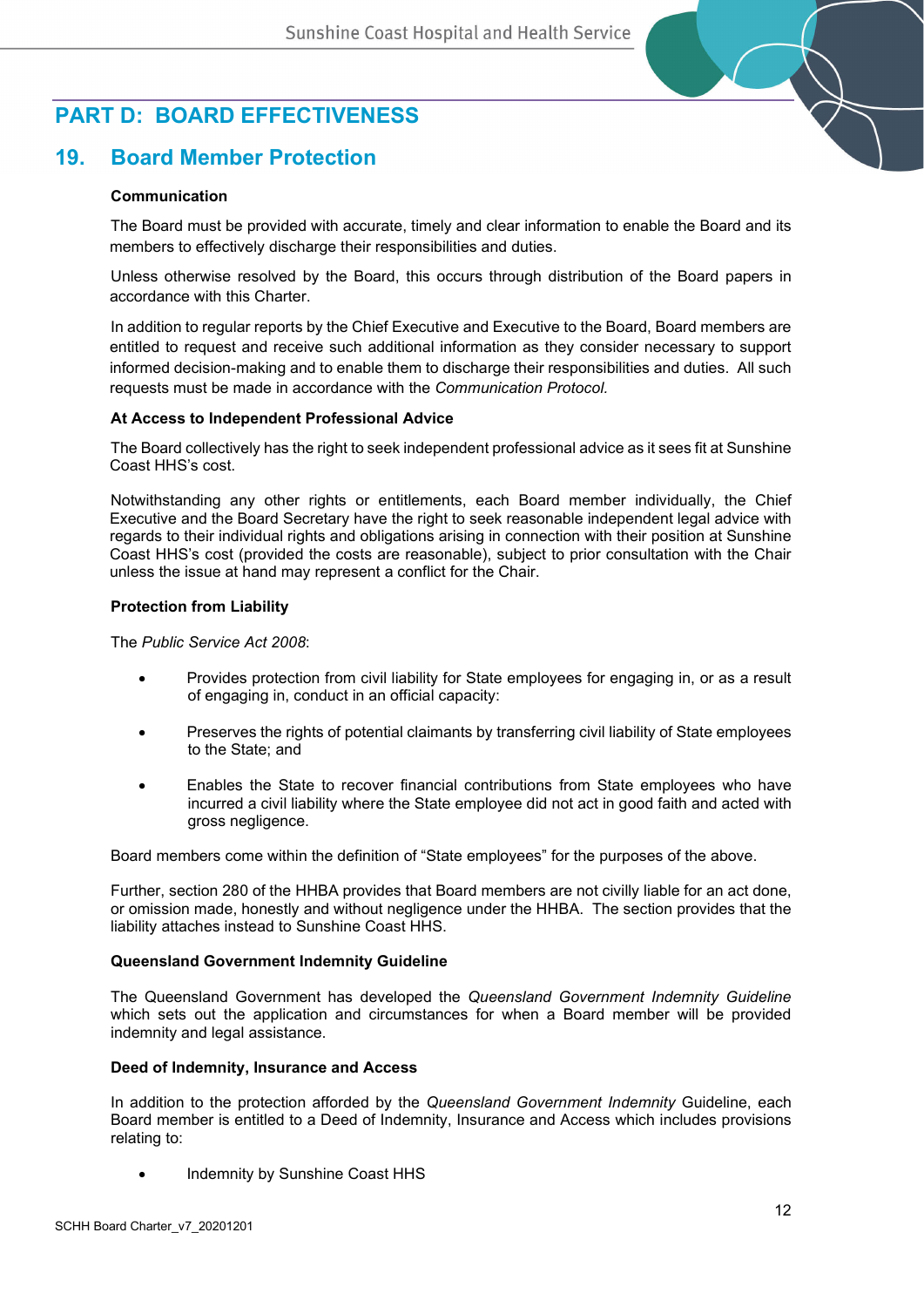- The provision of directors' and officers' insurance
- Ownership of and access to Sunshine Coast HHS records.

#### **Directors' and Officers' Insurance**

Sunshine Coast has procured and will maintain directors' and officers' insurance in accordance with its obligation under the Deeds of Indemnity, Insurance and Access entered into with Board members and members of the Executive.

### **20. Board Evaluation**

The Board will undertake an annual assessment of its performance, including its performance against the requirements of this Charter and the performance of individual committees and Board members. Following each assessment, the Board will consider what, if any, actions need to be taken to improve its performance.

The Chair, in consultation with the Board, will at least, once every three-year cycle commission an independent external review of the boards' performance and provide the findings to the Director-General (recommendation #7). External Board Evaluation Guide.

# **Board Member Remuneration and Conditions of Appointment**

A member is entitled to the fees and allowances fixed by the Governor in Council, and otherwise holds office under the conditions of appointment fixed by the Governor in Council.<sup>[25](#page-12-0)</sup>

A member of the Board holds office for the term, of not more than 4 years, stated in the member's instrument of appointment.[26](#page-12-1)

The office of a member of a board comes vacant if the member resigns office by signed notice of resignation given to the Minister or is removed from office as a member.<sup>[27](#page-12-2)</sup>

Section 27A of the HHBA sets out the circumstances in which the Minister may suspend a member from office.

A member may be removed from office in the circumstances set out in section 28 of the HHBA.

### **21. Board Member Induction**

The Chair and Board Secretary will determine an appropriate induction for any new member, which should include (as appropriate):

- Formal introduction to the full Board
- Formal introduction to the Chief Executive and other members of the Executive as appropriate
- Visit to Sunshine Coast HHS sites
- Provision of a Board Induction Manual.

### **22. Board Member Development**

Ongoing training and professional development of Board members is encouraged.

<span id="page-12-0"></span><sup>25</sup> HHBA, Section 26(2).

<span id="page-12-1"></span><sup>26</sup> HHBA, Section 26(1).

<span id="page-12-2"></span><sup>27</sup> HHBA, Section 27.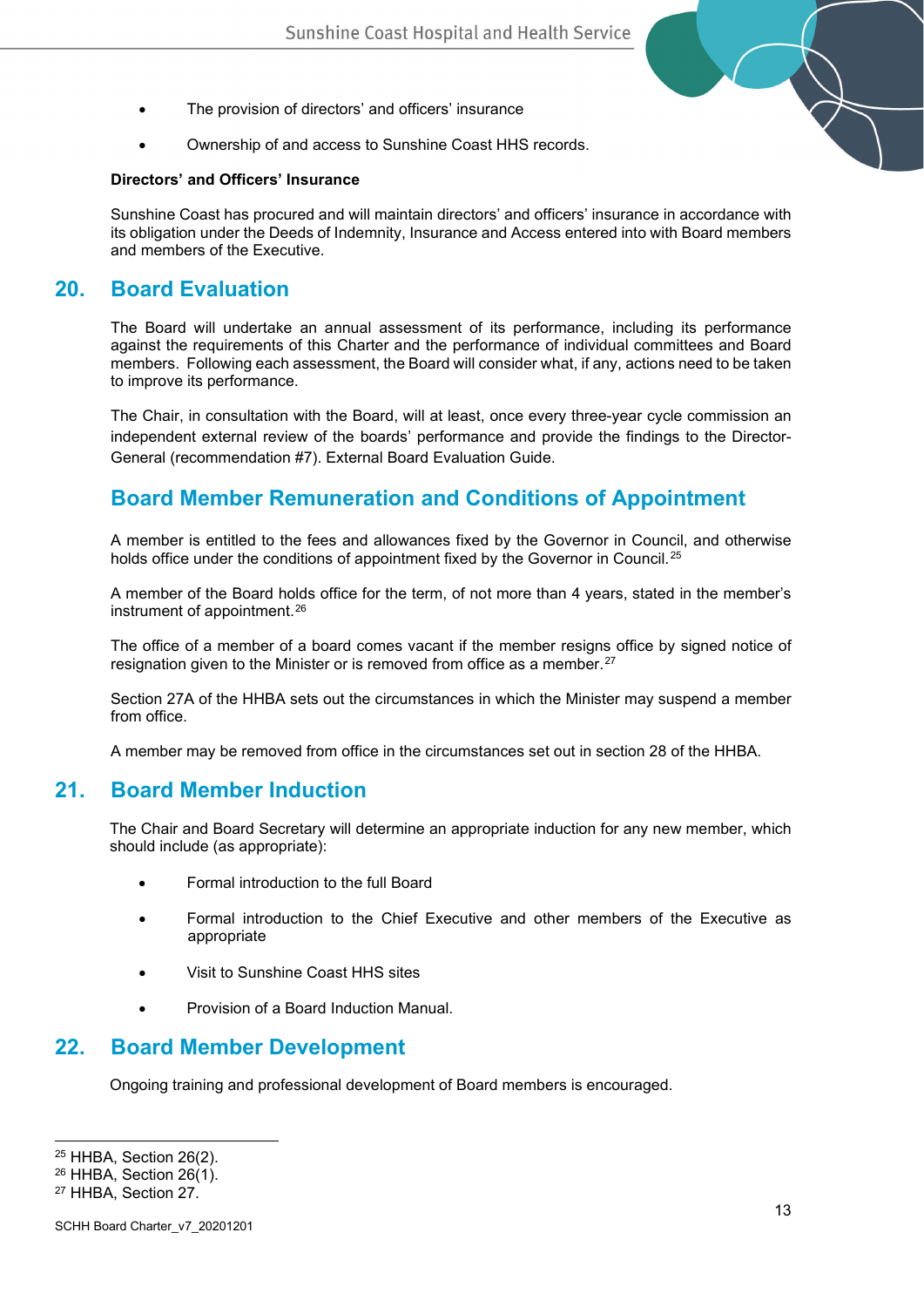The Board allocates an annual budget to encourage Board members to participate in training and professional development programs. Any Board member wishing to participate in relevant training or professional development programs should approach the Chair for approval of the proposed activity.

# **GENERAL**

## **23. Breach of this Charter**

Any member of the Board who considers another member has breached this Charter should consult with the Chair.

Where concerns raised relate to the Chair, the concerns should be raised directly with the Minister.

## **24. Review of this Charter**

The Board will review this Charter every two years or as required.

### **25. Publication of this Charter**

A copy of this Charter will be made available at [www.schhs.health.qld.gov.au.](http://www.schhs.health.qld.gov.au/)

### **26. Interpretation**

The following terms when used in this Charter have the meaning given to them below:

| Board                              | means the Sunshine Coast Hospital and Health Board, comprised<br>of members appointed by the Governor in Council, by gazette<br>notice, on the recommendation of the Minister. |
|------------------------------------|--------------------------------------------------------------------------------------------------------------------------------------------------------------------------------|
| Committee                          | means a Committee of the Board                                                                                                                                                 |
| Director-General                   | means the Director-General, Department of Health.                                                                                                                              |
| Executive                          | means Sunshine Coast HHS's Executive.                                                                                                                                          |
| <b>HHBA</b>                        | means the Hospital and Health Boards Act 2011 (Qld)                                                                                                                            |
| <b>Hospital and Health Service</b> | means a Hospital and Health Service established under the<br>HHBA.                                                                                                             |
| Minister                           | means the Minister for Health.                                                                                                                                                 |
| Regulation                         | means the Hospital and Health Boards Regulation 2012 (Qld)                                                                                                                     |
| Service Agreement                  | has the meaning given to it in the HHBA.                                                                                                                                       |
| <b>Sunshine Coast HHS</b>          | means Sunshine Coast Hospital and Health Service, the statutory<br>body established under the HHBA.                                                                            |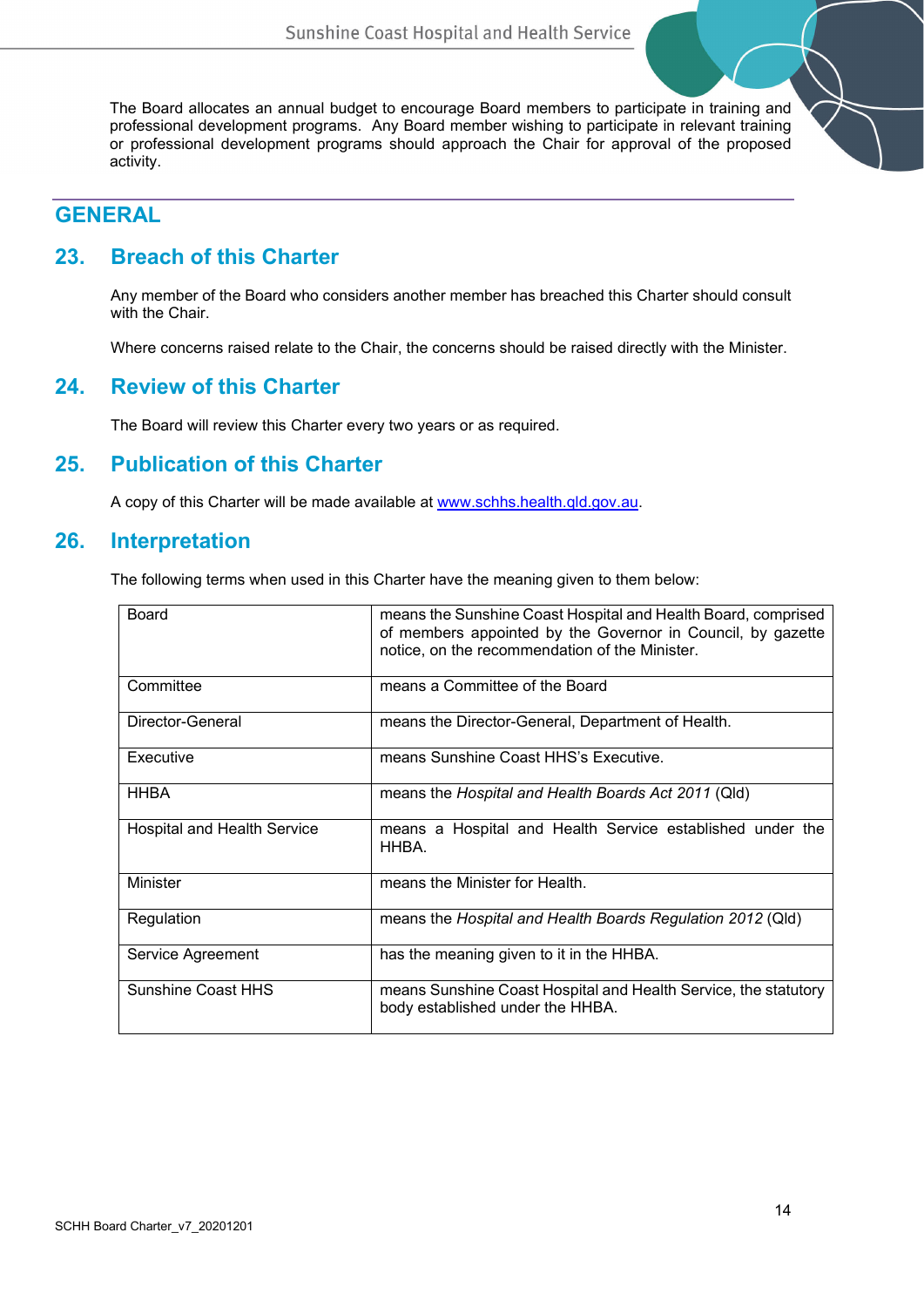# **27. Revision History**

| <b>Revision History</b> |                                                                  |  |
|-------------------------|------------------------------------------------------------------|--|
| <b>Date</b>             | <b>Nature of Amendment</b>                                       |  |
| 5/9/2012                | Version 1                                                        |  |
| 7/9/2012                | Addition of Board members Dr Edward Weaver and Mr Peter Sullivan |  |
| 24/06/2013              | Updated membership of Board                                      |  |
| 04/06/2014              | Updated terms of appointment for members                         |  |
| 14/07/2016              | Updated membership of Board                                      |  |
| 01/08/2017              | Updated membership of Board                                      |  |
| 01/08/2017              | Committee meeting attendance by any board member                 |  |
| 04/10/2019              | Update membership and Deputy Chair details                       |  |
| 28/09/2020              | Rewrite of Charter - Version 7                                   |  |

This Charter was approved by the Board at its meeting on 1 December 2020

### *SIGNED COPY ON FILE*

Dr Lorraine Ferguson AM Chair, Sunshine Coast Hospital and Health Board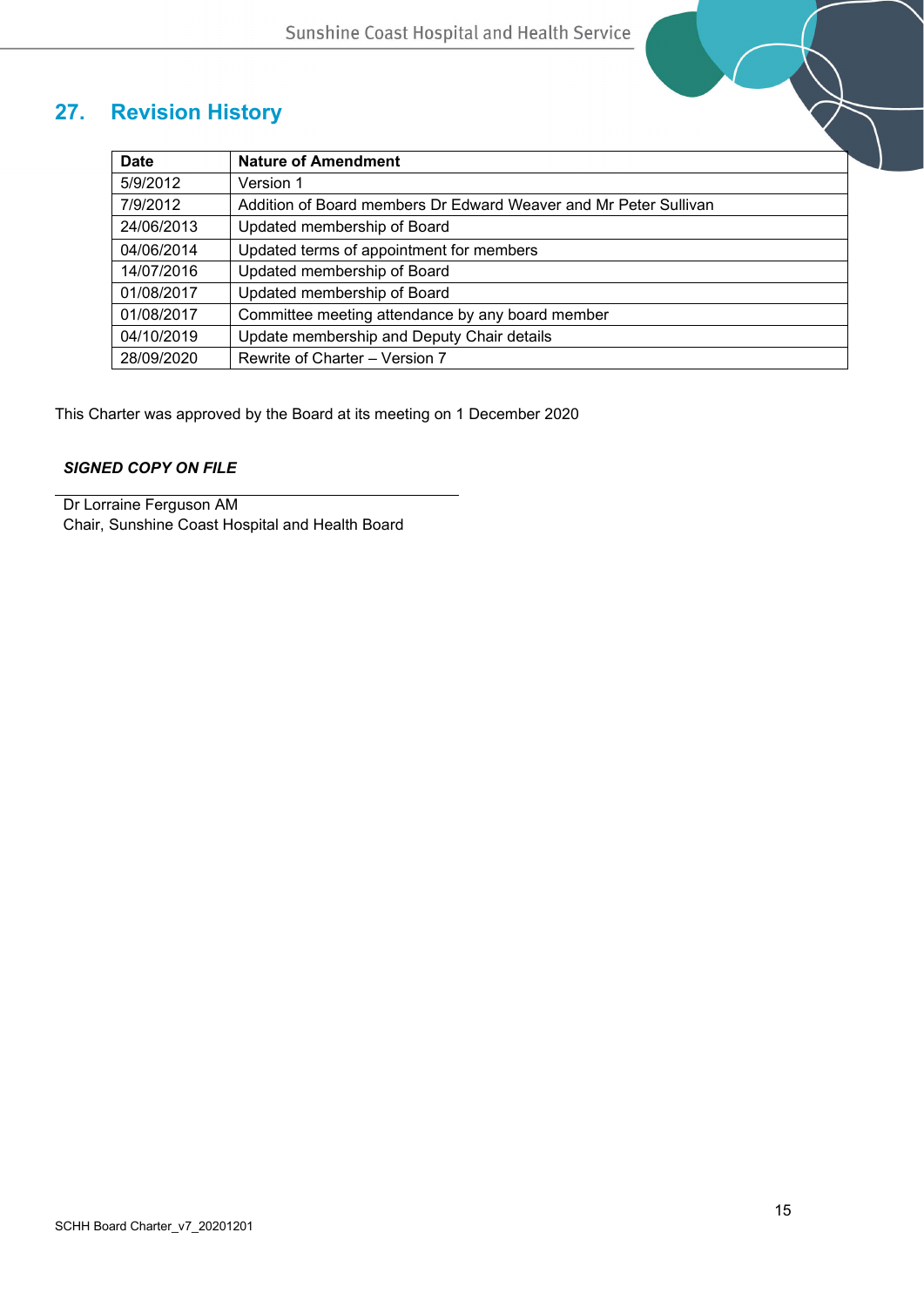

### *Functions of Services*

- *(1) A Service's main function is to deliver the hospital services, other health services, teaching, research and other services stated in the service agreement for the Service.*
- *(2) A Service also has the following functions:*
	- *(a) to ensure the operations of the Service are carried out efficiently, effectively and economically;*
	- *(b) to enter into a service agreement with the chief executive;*
	- *(c) to comply with the health service directives that apply to the Service;*
	- *(d) to contribute to, and implement, Statewide service plans that apply to the Service and undertake further service planning that aligns with the Statewide plans;*
	- *(e) to monitor and improve the quality of health services delivered by the Service, including, for example, by implementing national clinical standards for the Service;*
	- *(f) to develop local clinical governance arrangements for the Service;*
	- *(g) to undertake minor capital works, and major capital works approved by the chief executive, in the health service area;*
	- *(h) to maintain land, buildings and other assets owned by the Service;*

*(ha) for a prescribed Service, to employ staff under this Act;*

- *(i) to cooperate with other providers of health services, including other Services, the department and providers of primary healthcare, in planning for, and delivering, health services;*
- *(j) to cooperate with local primary healthcare organisations;*
- *(k) to arrange for the provision of health services to public patients in private health facilities;*
- *(l) to manage the performance of the Service against the performance measures stated in the service agreement;*
- *(m) to provide performance data and other data to the chief executive;*
- *(n) to consult with health professionals working in the Service, health consumers and members of the community about the provision of health services;*
- *(o) other functions approved by the Minister;*
- *(p) other functions necessary or incidental to the above functions.*